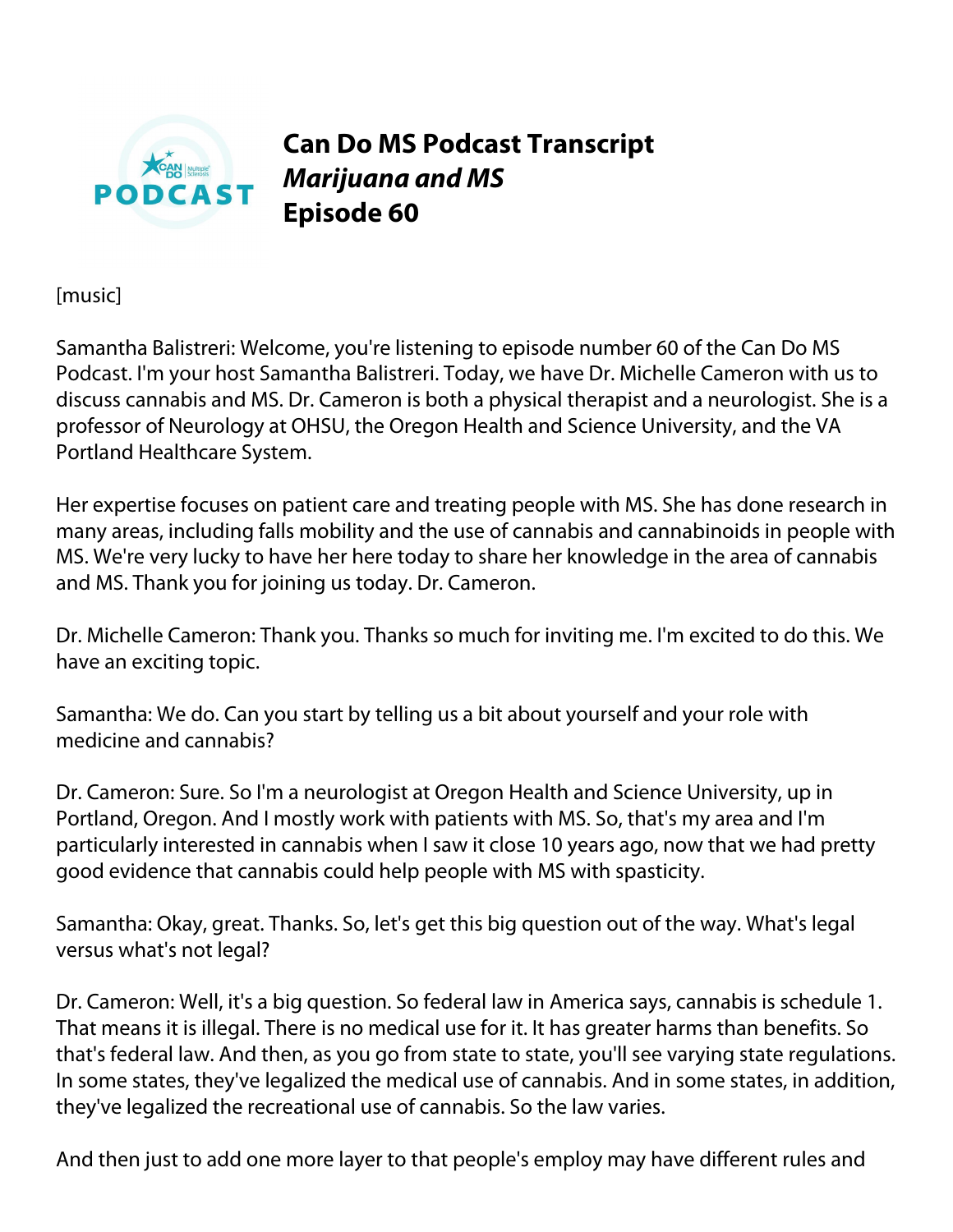regulations. Let's say for myself, if I use cannabis, I can be tested I can lose my job. So be aware of that for all of the listeners here, both for themselves. And if these are providers for their patients, the employers may have varied different points of view than either the federal government or the state government.

Samantha: Okay, that makes sense. And I don't expect you to be an expert on every country's laws and regulations, but can you speak briefly about maybe a couple of differences between the U.S. and somewhere outside the U.S. like Canada, if you know anything about them?

Dr. Cameron: I do a little bit. So mostly, I know about medical use, particularly in MS. So in Canada, the rules are a little bit different in that they have made it legal and approved a plant-based product that is for spasticity in MS. Specifically and can be prescribed. That's not the case here in the US.

Samantha: Thank you. That's very interesting and great to hear what our neighbors in the North are doing. So cannabis and MS, why does this conversation matter?

Dr. Cameron: Well, I think there are all sorts of information out there, some of it true, some of it not. We all know what the internet breathes. So I think it's really important, given the noise about it, the people with MS know as best we know what the facts are. What do we know about what cannabis does do, doesn't do benefits and risks? This isn't entirely harmless.

Samantha: Okay, is there any research that you can share regarding how many people with MS use cannabis?

Dr. Cameron: So, about a third of people with MS seem to use cannabis at any one time and most of those people when asked do so, at least daily basis. So, lots and lots of people are using cannabis. As I say, one in three probably, varies a little depending on the legality.

Samantha: Wow, that's a decent amount more than I expected.

Dr. Cameron: Yeah.

Samantha: So how is cannabis potentially helpful for individuals with MS?

Dr. Cameron: So when we look at the research, what we see, as the most prominent, is research on spasticity. And what we see there is particularly with specific cannabis preparations that are a one-to-one CBD THC combination, that it reduces patient-reported spasticity. It's a modest effect, but it's a pretty consistent effect. And we also see fair evidence that it may help reduce pain.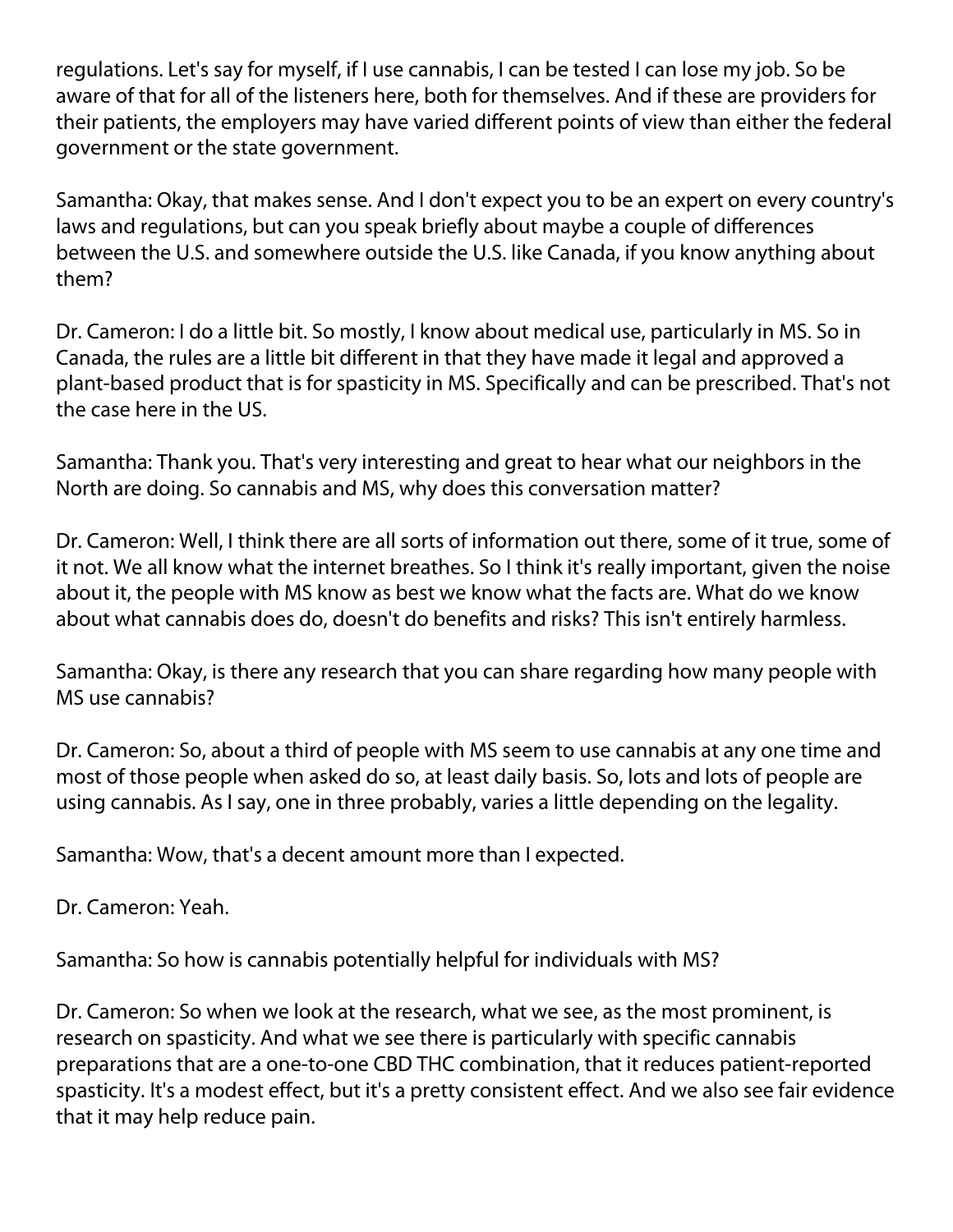Samantha: Okay, so it's mostly symptom relief, not managing multiple sclerosis itself, as far as the research is concerned?

Dr. Cameron: Exactly. There's a little bit of research or a fair amount of research looking at the immune effects of cannabis, but this is all in animals. There's no research on people with MS to show any modifying effect. So this is entirely symptomatic and I a really good thing to separate.

Samantha: Okay. Can you speak to some of the potential benefits or risks of cannabis, just it may be in general, not even necessarily related to MS?

Dr. Cameron: I think when we speak to benefits, they tend to be disease-specific or condition-specific. So, as I said, spasticity, pain, the big areas, there is a whole world looking at CBD for epilepsy and specific forms of epilepsy in reducing seizure rates, but in very, very limited types of epilepsy.

So, all sorts of areas have been looked at with regards to risks, I think one huge area that is often underappreciated and would be true for anyone is drug-drug interactions. And what I mean by that is just like with other medications if you take two medicines together, they can affect each other. And so, if you thinking of using cannabis products, you need to speak with your provider to go, is this going to interact with any of my medications.

And then there's sort of some of the more obvious side effects I think that most people probably realize you probably don't think as well. And if you've got cognitive problems for your MS that could be even worse, you might be a little unsteady on your feet. You could feel sort of dizzy, a little confused, all of the sorts of things I think people think of if they're going to use cannabis. Oh, yeah, I may not be as smart or as think as well as I used to or while I was using it.

And we do know that if people use chronically so they use every day and then we test them that their cognitive status is not as good. They don't perform as well on cognitive tests, although fortunately if they stopped using for a month, they seem to improve again.

Samantha: Okay, and with fatigue, being one of the highest rates of a symptom of multiple sclerosis, is there any research you're aware of regarding fatigue and cannabis use?

Dr. Cameron: So again, an interesting, one cannabis can certainly make people drowsy. So more fatigued. Though some people use it for sleep with the hope that if they sleep better, they'll be less fatigued in the daytime. So that sort of can goes either way if you think of anything that's sedating a little depends on when you use it. If you use it in the daytime, then you're more fatigued. If you use it at night, there's a possibility, would be less fatigued. Although, that's not been studied.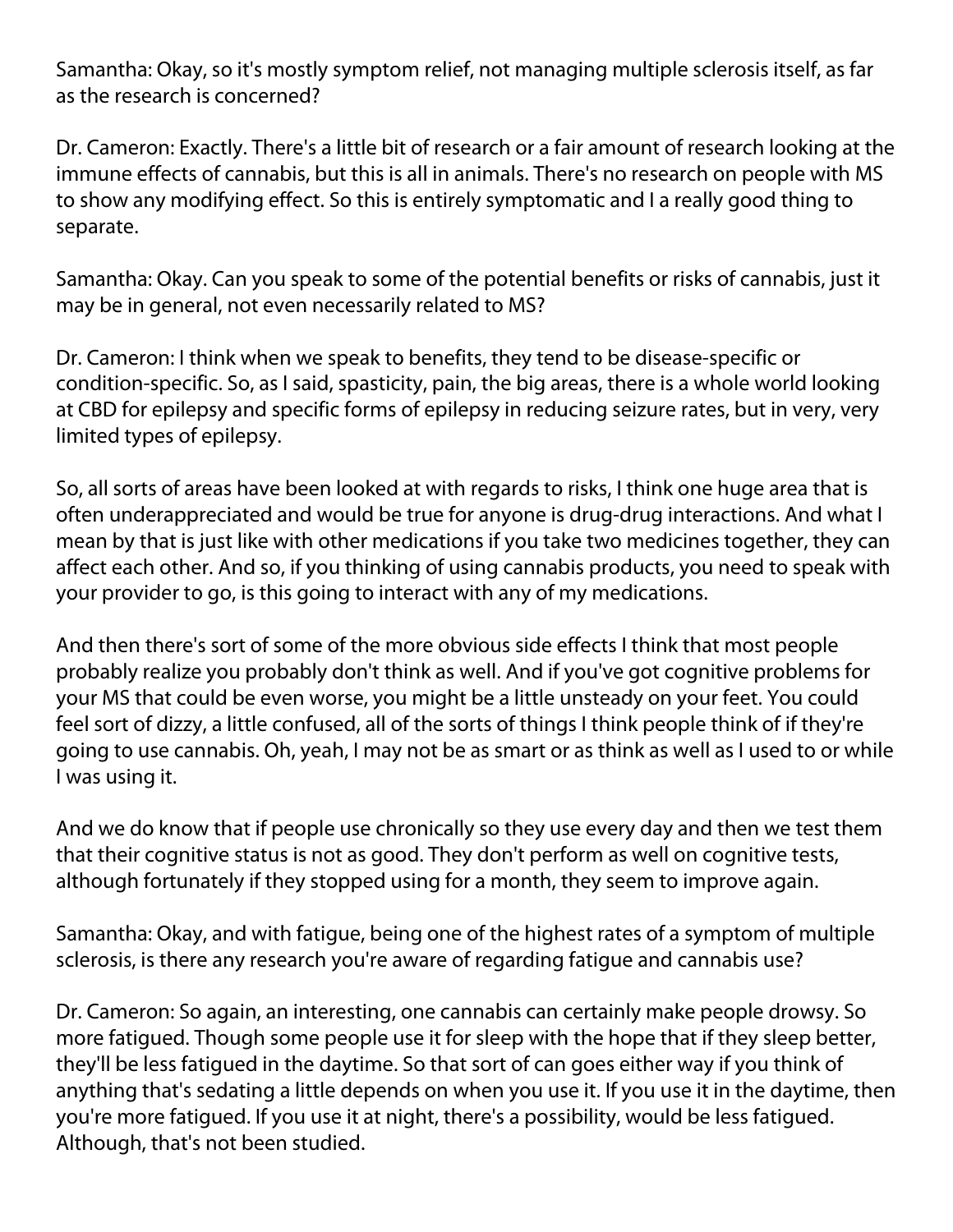Samantha: Okay, that makes sense. If someone lives in a state with both recreational and medical marijuana, does it matter where they purchase if they choose to use it?

Dr. Cameron: So it does vary a bit from state to state as to how those two go together. But basically, the product is the same. So whether you're buying medical marijuana, or buying recreational marijuana, you're buying the same stuff. So here in Oregon, there are two small differences.

One is if you're buying medical, you don't pay taxes on it. So it's cheaper and you can buy more of the time. And I think that varies a bit from state to state, I don't know every single State's rules. But basically, the differences is cost not what your product is. I do want to bring up the third version also, this medical marijuana, recreational, marijuana, potentially in the future, they may be FDA-approved cannabis products. Right now, the only FDA-approved already does synthetic or that CBD product we talked about that's for epilepsy.

Those will be very-, anything that's FDA-approved has to be manufactured exactly the same way, tested very rigorously, and is much more reliable as to what's on the label is exactly what you get. But the medical recreational, otherwise, same stuff, just how you buy. It might be a little different.

Samantha: Okay. Thanks. And what can you share about topicals and CBD?

Dr. Cameron: I know you mentioned CBD briefly in the study on epilepsy. But we've been seeing more varieties of CBD products for general use.

Dr. Cameron: So, I think on the upside with topicals side effect profile, it's probably safer because you get less in you. We don't have good data though on what it does for you. So, it's a little hard for me to say, my patients told me all sorts of things. I think it's a pretty safe way to start but unclear, if it'll help you or not. And with regards to CBD, only products, those get a little trickier because of the hemp regulations, those products come from all sorts of places.

And so, the labeling may be even less reliable. When you get mixed products at a marijuana dispensary, at least there are state laws about testing those, how well those are implemented may vary. But with the CBD-only products, those can be imported, they may be untested. So, what's on the bottle? What's written on the bottle? What's in the bottle, may or may not be the same.

Samantha: Okay, that's important and good to take into consideration. I know I was curious about that. So I'm sure some of our listeners were too. So looking forward, what do you know about ongoing your future research studies?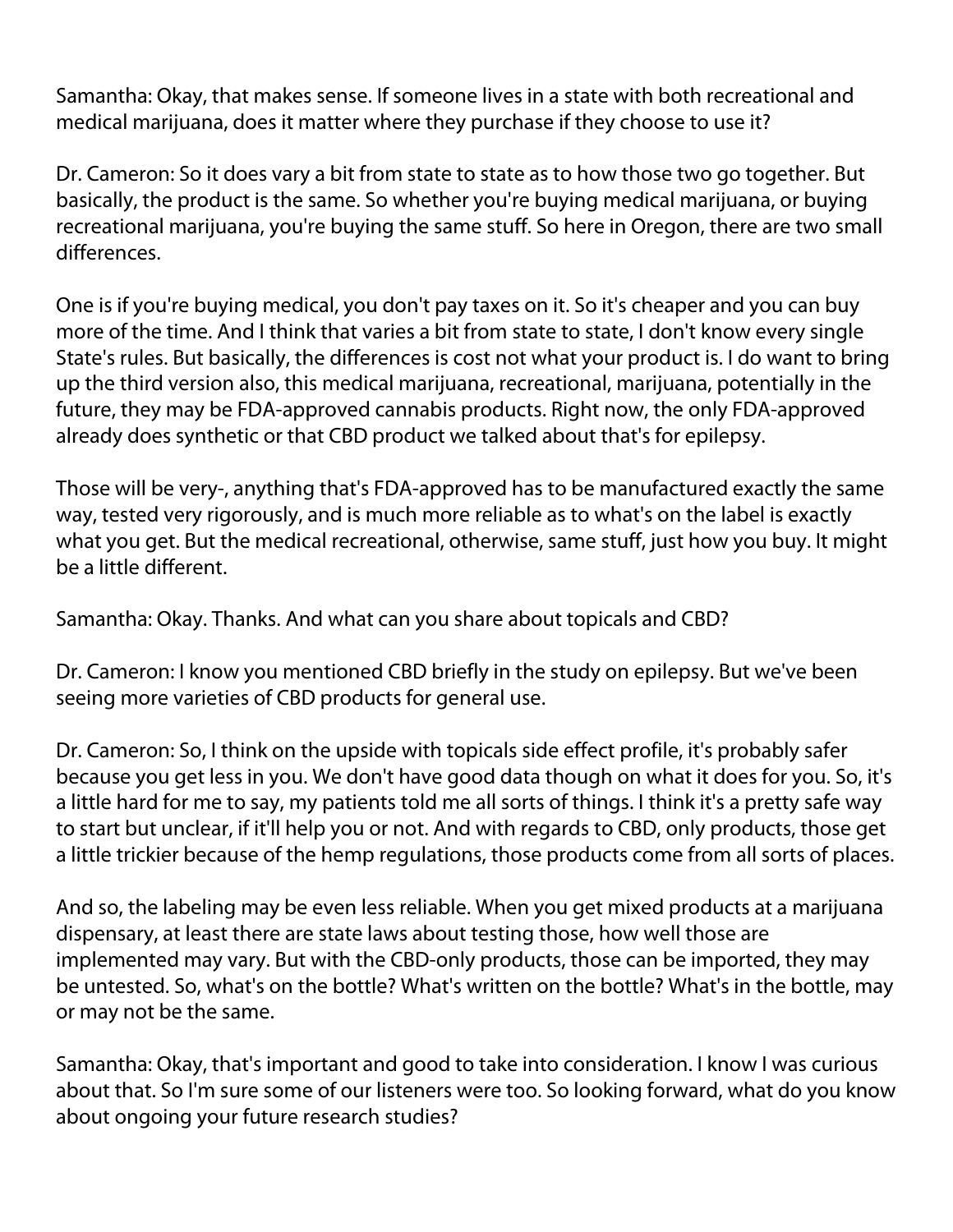Dr. Cameron: That's a fair amount of research it is still in my human world, it focused on symptom control and MS. And again, mostly focused on looking at spasticity and trying to understand if there's a way to capture those changes objectively, or by someone other than the patient. So, it's to remove some of the bias in some of the studies or potential bias, also looking at pain and other conditions. And certainly ongoing basic science, looking at the immune effect of cannabis and then a whole world outside of MS. Maybe from cancer to rheumatology, there are all sorts of work that people are looking at that does not work that I know intimately.

Samantha: Okay. Yeah, so cannabis has come a long way in the past decade and it sounds like there's still a lot of room for us to learn about cannabis and the different laws and regulations that we may see in the future.

Dr. Cameron: Absolutely. And I think, we are still a challenge by those laws and regulations in doing the research. So because this is, we said at the beginning is a schedule 1 drug federally. You have to go through all sorts of hoops to do research on it. Just even have it in your lab-locked cabinets, tracking it all, and it's quite different than doing research with other products.

Samantha: Yeah, definitely. And not even just that but monitoring someone that you're having to use the none approved drug.

Dr. Cameron: Exactly. And most research is federally funded and so then you are subjected to Federal regulations.

Samantha: Is there anything else that you want our listeners to know or think about when it comes to cannabis?

Dr. Cameron: I think probably the most important thing is that they discuss this with their provider, as much as they may feel awkward or uncomfortable talking about using cannabis. But if it's something they're either doing or thinking of doing, let they do discuss that with their provider so that provider knows and can advise them as best they can. And as I said, particularly with a concern for drug-drug interactions, if you're taking anything else you need to know, is it safe to combine these things.

Samantha: Okay. That makes sense. Yeah, and this is a hot topic that I don't think it's going anywhere. So I'm sure a lot of people are going to be interested in hearing what you have to say about it and learning from the expert here.

Dr. Cameron: Thank you.

Samantha: Thank you so much for joining the Can Do MS Podcast. On behalf of me and Can